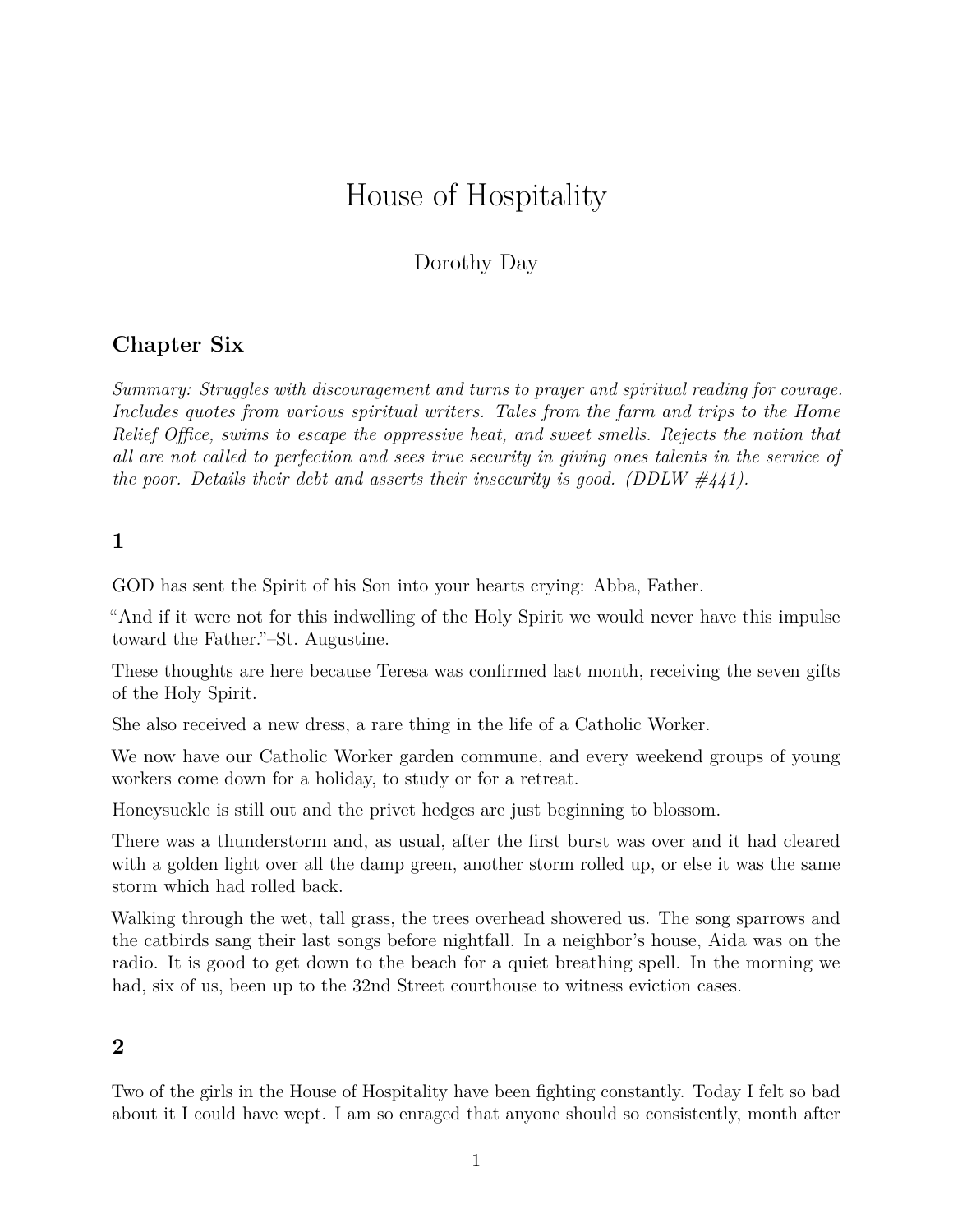month, act in mean, little, underhand ways that I almost wanted to beat them both. My mind was in a turmoil and yet I could not stop it. I went to church leaving word for Tina to meet me there and she came and stayed until after the rosary. (She must be getting to feel quite at home in church.) Afterwards, we went to the movies and saw a really delightfully funny film with Butterworth in it, and then we went home, both of us with raging headaches. It had been very hot all day. At the house, it was still noisy and I wept before going to sleep, and awoke with the same feeling of oppression. To Mass and Communion, still feeling oppressed, praying with distraction. And yet it rather amused me too to place the two girls together in the hands of our Blessed Mother. But it worked!

Despite my feeling of almost hopelessness and desperation, humanly speaking, I came through the day feeling singularly calm, peaceful and happy.

Three conclusions were the result of my praying: First: My getting into a temper helped nobody. But remaining loving towards all helped to calm them all. Hence a great responsibility rests on me, Second: It was cruel to be harsh to anyone so absolutely dependent, as they are, humanly, on my kindness. Third: It is a healthy sign that they are not crushed and humbled towards other human beings by their own miseries. I mean, going around meekly for fear of me, or being humble out of human respect.

one must only be humble from a divine motive, otherwise humility is a debasing and repulsive attitude. To be humble and meek for love of God–that is beautiful. But to be humble and meek because your bread and butter depends on it is awful. It is to lose one's sense of human dignity. So it is a cause for gratitude that Mr. C. and Mr. N. (it is not only women who are troublesome) and the girls should feel free to assert themselves, not worrying about the trouble they cause.

Let reform come through love of God only, and from that love of God, love of each other.

The epistle or gospel, I forget which, for St. Paulinus' day is especially beautiful:

"Out of your abundance supply their want."

Which means charity and patience and love, as well as material goods, and abilities to help actively in the movement. It has been doing me good all week.

This morning it was the Offertory of the Sacred Heart Mass which caught my eye. Why should we expect consolations?

It is good and healthy to be oppressed, a great opportunity for growth. We are driven to prayer, we are loath and comfortless. But as Dom Chapman says, "It is the after effects which count."

And the after effects of last night's and this morning's heavy praying have been peace and joy and strength and thanksgiving and a great deal of humility too, at being so weak that God had to send me consolation to prepare me for the next trial.

I should know by this time that just because I *feel* that everything is useless and going to pieces and badly done and futile, it is not really that way at all. Everything is all right. It is in the hands of God. Let us abandon everything to Divine Providence.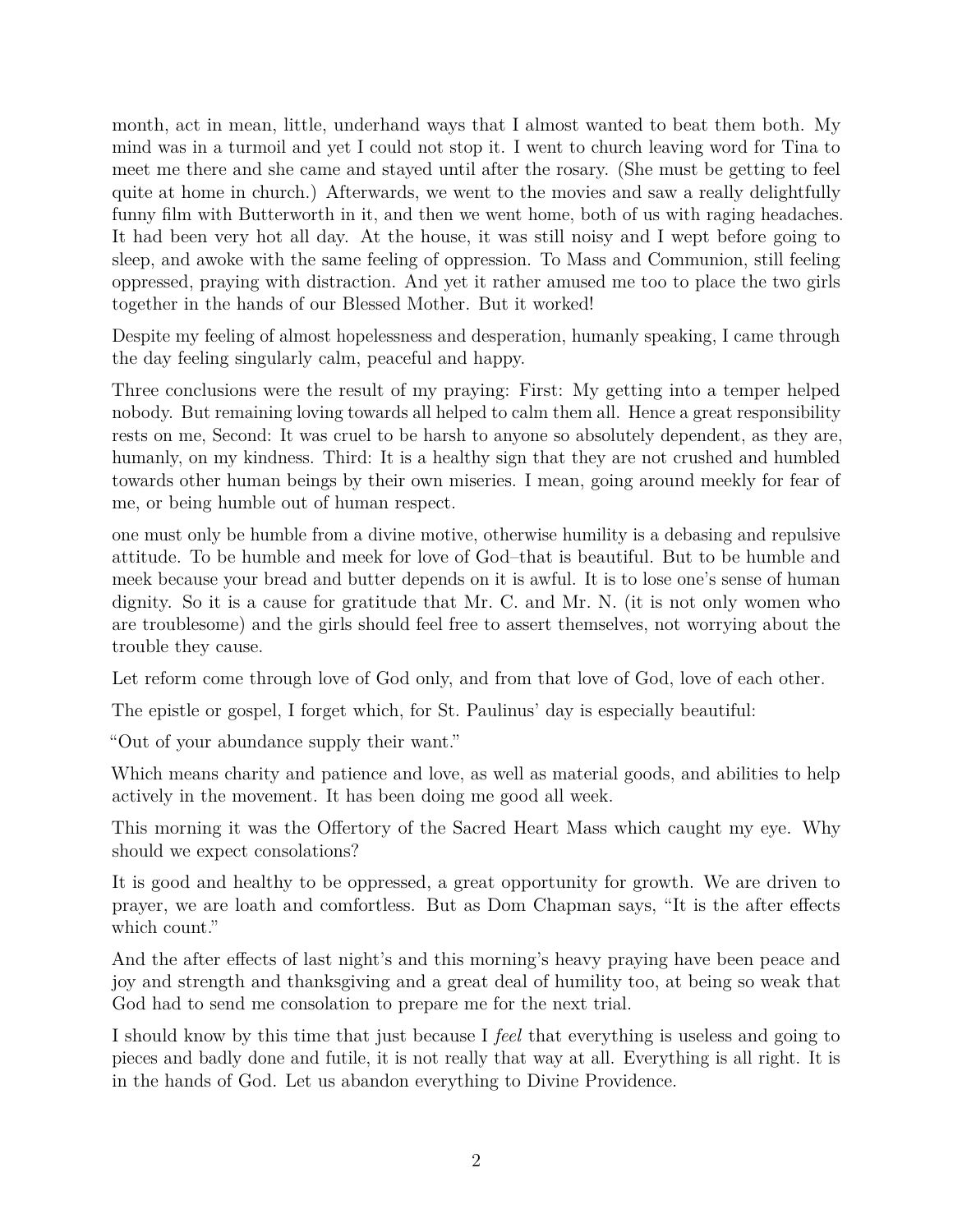And I must remember too that often beautiful scenery or a perfect symphony leaves me cold and dreary. There is nothing the matter either with the scenery or the music–it is myself. I have endured other miseries cheerfully at times. So I must be calm, patient, enduring, and meditate on the gifts of the Holy Spirit.

I am writing this for my consolation and courage some future day when God sees fit and thinks me strong enough to bear longer-continued crosses.

It is to remind myself so that maybe I will be stronger.

# **3**

The Epistle for St. James' Day:

"We are made a spectacle to the world and to angels and to men. We are fools for Christ's sake."

St. James is called a "Son of Thunder" for his fiery zeal.

Distribution of literature to truckmen and longshoremen.... Wrote leaflet opposing United Front on the German situation because of divergent philosophies. . . . Washed sheets for Mr. Breen .... The filing which we are going in for intensively  $\dots$ . Letters.... Reading... Helen Crowe over and we went to see a newsreel and saw a volcano picture.... Talked of O'Leary's trial and of spies .... Mary and Big Dan, Joe and Elizabeth out selling .... Great controversy and opposition over works of mercy. No use writing about it. We talk for hours.

Yesterday one of the Educational Division of Federal Workers, called about workers' groups. He wanted discussions and workers, and suggested that we recommend teachers. They want variety. It seems all they have is "modified" Marxist teaching. Strange anomaly.

4

Lord Macaulay calls Lucian of Samosata the last great master of Attic wit and eloquence. This is from The Death of Peregrine:

"It was now that he came across the priests and scribes of the Christians, in Palestine, and picked up their queer creed. . . . The Christians, you know, worship a man to this day, the distinguished personage who introduced their novel rites, and was crucified on that account."

The story goes on about the rogue Peregine taking in the Christians so that when he went to jail for some ""imposture "the Christians took it all very seriously; he was no sooner in prison than they began trying every means to get him out again, but without success. Everything else that could be done for him they most devoutly did. They thought of nothing else. Orphans and ancient widows might be seen hanging about the prison from break of day. Their officials bribed the gaolers to let them sleep inside with him. Elegant dinners were conveyed in; their sacred writings were read. . . . In some of the Asiatic cities, too, the Christian communities put themselves to the expense of sending deputations, with offers of sympathy, assistance and legal advice. The activity of these people in dealing with any matter that affects their community, is something extraordinary; they spare no trouble, no expense. . . .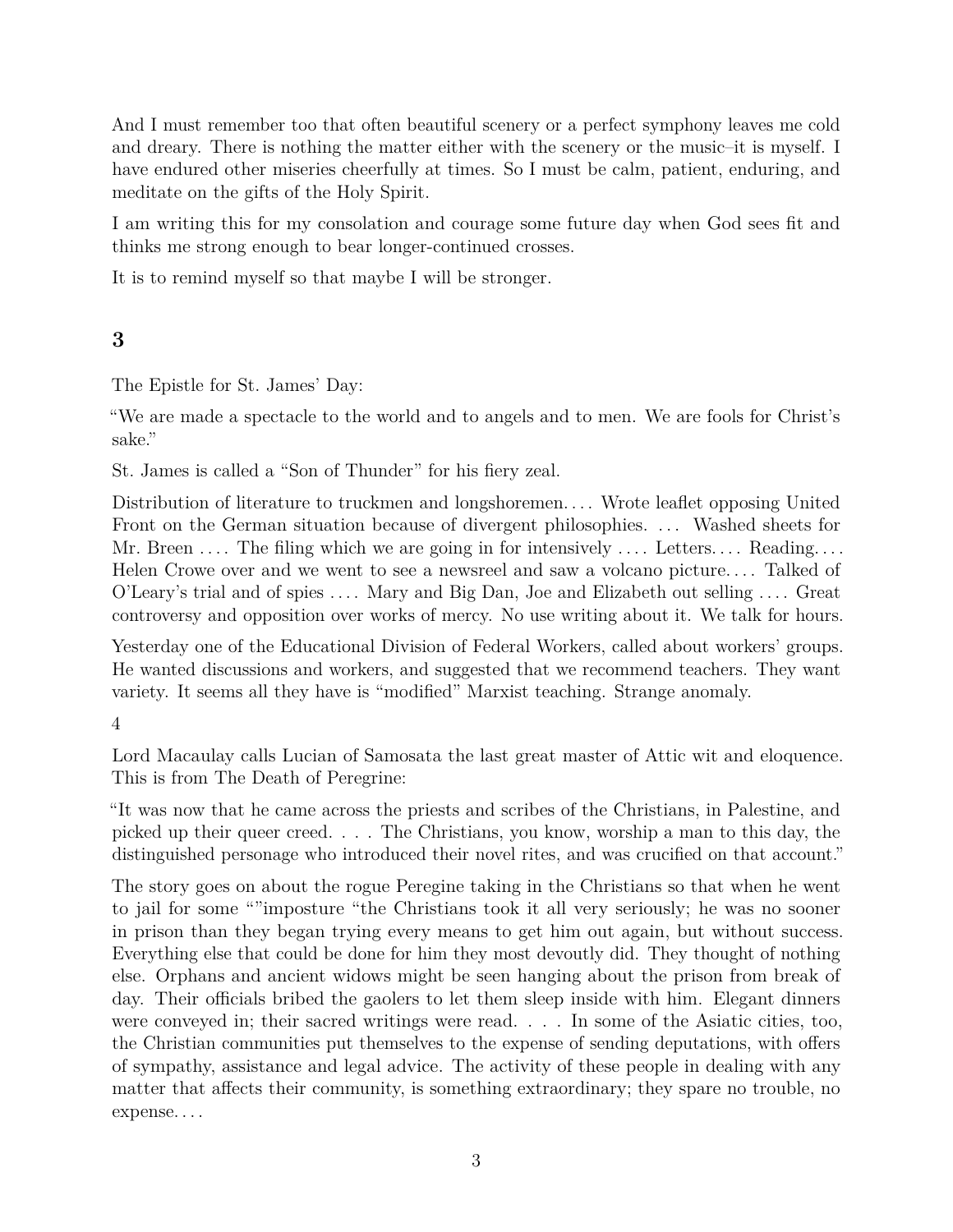You see, these misguided creatures start with the general conviction that they are immortal for all time, which explains the contempt of death and voluntary self devotion which are so common among them; and then it was impressed on them by their original lawgiver that they are all brothers, from the moment that they are converted and deny the Gods of Greece, and worship the crucified sage, and live after his laws. All this they take quite on trust, with the result that they despise all worldly goods alike, regarding them merely as common property.

Here is another good quotation:

"All property, the more common it becomes, the more heavenly it becomes."–St. Gertrude.

"A Saint is one who has learned to spiritualize and sacramentalize and ennoble everything in the world and make of it a prayer."–Fulton Sheen.

How much time is consciously spent in prayer? Three-quarters of an hour in the morning at Mass. Rosary and visit, one half hour. Night prayers, one half hour. Say, two hours all told. Spiritual reading one two hours. Sleep seven hours, which leaves thirteen of activity. Too much.

I shall add up each day and keep track.

Immediately after writing this–more activity. It was the beginning of the Campion weekend so that there were the children to be dressed and brought into town, and Teresa to be sent back to school for a midsummer retreat. Then at eleven that night up to where the *Bremen* was docked to be at the demonstration held there by the Communists. We distributed the leaflet of the Friends of Catholic Germany. There was a riot on the boat, the flag was torn down, and there was some disturbance on the pier. Eight men were arrested and the demonstration proceeded up to the night court, then to the police station on 47th Street. There occurred a most vicious attack by the police on the demonstrators who were engaged in holding a meeting outside the court and singing songs. Men and women were dubbed, driven down the street and beaten. I saw two plainclothesmen beating up one of the demonstrators in a hallway. The crowd was dispersed, but at what cost of sacrifice of principle!

"To love is not to experience a particular sensation in the heart; that emotion is but a reflex phenomenon, a detail of love and the least. To love is to wish for the good, it is to give the best of one's self for the good of another; it does not mean grasping for one's self; love means giving one's self.

"As long as the understanding finds no trouble or difficulty, and is at ease, that is a sign that one's faith has not gone far enough."–Msgr. Landrieux, in The Forgotten Paraclete.

"Every creature is a word of that divine poem, a sacred hieroglyphic, a kind of sacrament, a visible sign that contains a fragment of the idea of God."

"When we enter upon the duties of any office, as that of regent, preacher, or superior, we ought to prepare ourselves for it by some practice of humility, mortification, or charity, such as visiting prisoners or the poor in hospitals, serving in the kitchen, etc. . . .

"We must hope and expect great things from God, because the merits of Our Lord belong to us; and to hope much in God is to honor Him much. The more we hope, the more we honor Him."–Father Lallemant.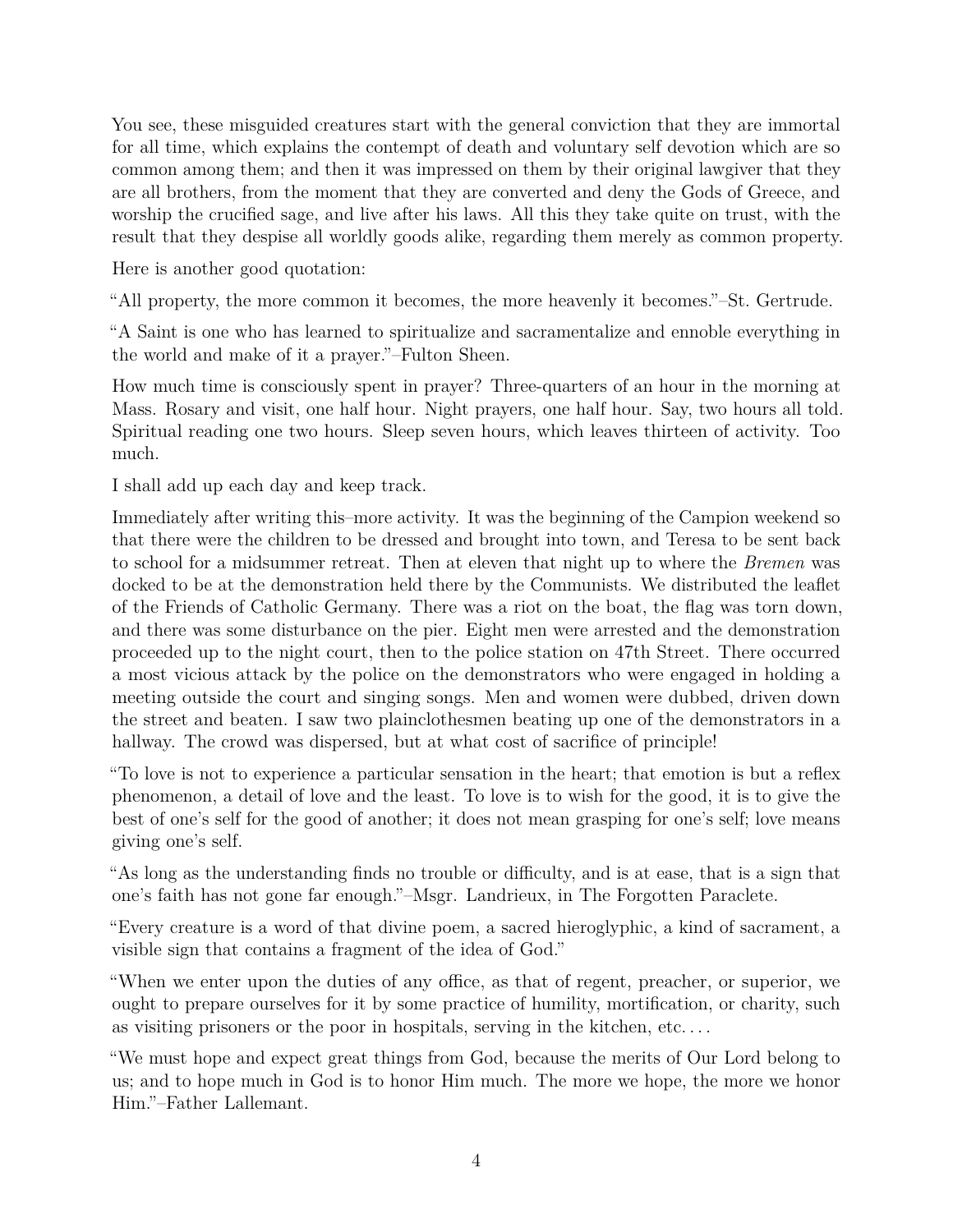Question: "Do you regard the Hebrew prophets and Jesus as historical figures, and if so, have they social significance?"

Answer: "They are historical figures at least in the sense that they have played quite a role in the historical development of the human mind. Whether they were the product of the human mind or whether they had some more direct material basis is not important to us. We do not enter the field of higher criticism." Earl Browder in Religion and Communism.

(Note: Those who asked the questions in this pamphlet came from the Union Theological Seminary. They were not representative of the religious mind. They did not uphold the supernatural, and stated that they did not believe in everlasting life.)

Finished *The Forgotten Paraclete* by Landrieux. Now reading Father Louis Lallemant's *Spiritual Teaching,* recommended by Father McSorley; *The Idiot,* Dostoevsky; Sophocles' Plays; *Labor and Steel, Labor and Textiles, Personal* History–Vincent Sheean's account of Rayna.

# **5**

Out on the garden commune, Edelson works in his bare feet, his trousers rolled up to his knees, his shirt off, his undershirt clinging to his back.

He works with a pick, wielding it with large, strong swings. Every now and then he pauses and crumbles the dirt beneath his feet, meditating. He will give us some weeks, he said, for the sake of comradeship, Christian Communism, co-operation, brotherhood, unity, as a member of the Mystical Body, because Christ was in his heart, in the spirit of the priesthood of the laity, and for a good many other reasons. Also because it would do him good.

Catherine Smith wanders around in a pair of baggy old trousers, muddy at the knees, and today she is carting stones and making a rock garden.

Hergenhan has been working at the vegetable garden for three weeks, bringing hundreds of boxes of topsoil from the woods to enrich the carefully prepared beds. Tomato and cabbage plants are set out, the squash and cucumbers in their neat round hills; radishes, beets, onions and lettuce–all are coming up.

Hergenhan is a German and works with order and precision.

In town, at Charles Street, there is no backyard, there are no green things to refresh the eye. I miss our petunia garden, the asparagus plants, the fig tree and privet hedges. It is true that across the street there is an ailanthus tree, "tree of heaven" it is called, and it arouses hunger and thirst in me for the country.

There is no other speck of green. For trees we have the masts and funnels of ships along the docks, and for grass and earth we have the uneven cobbles of sidewalks in front of warehouses and trucking stations, with bleak and ugly tenements in between.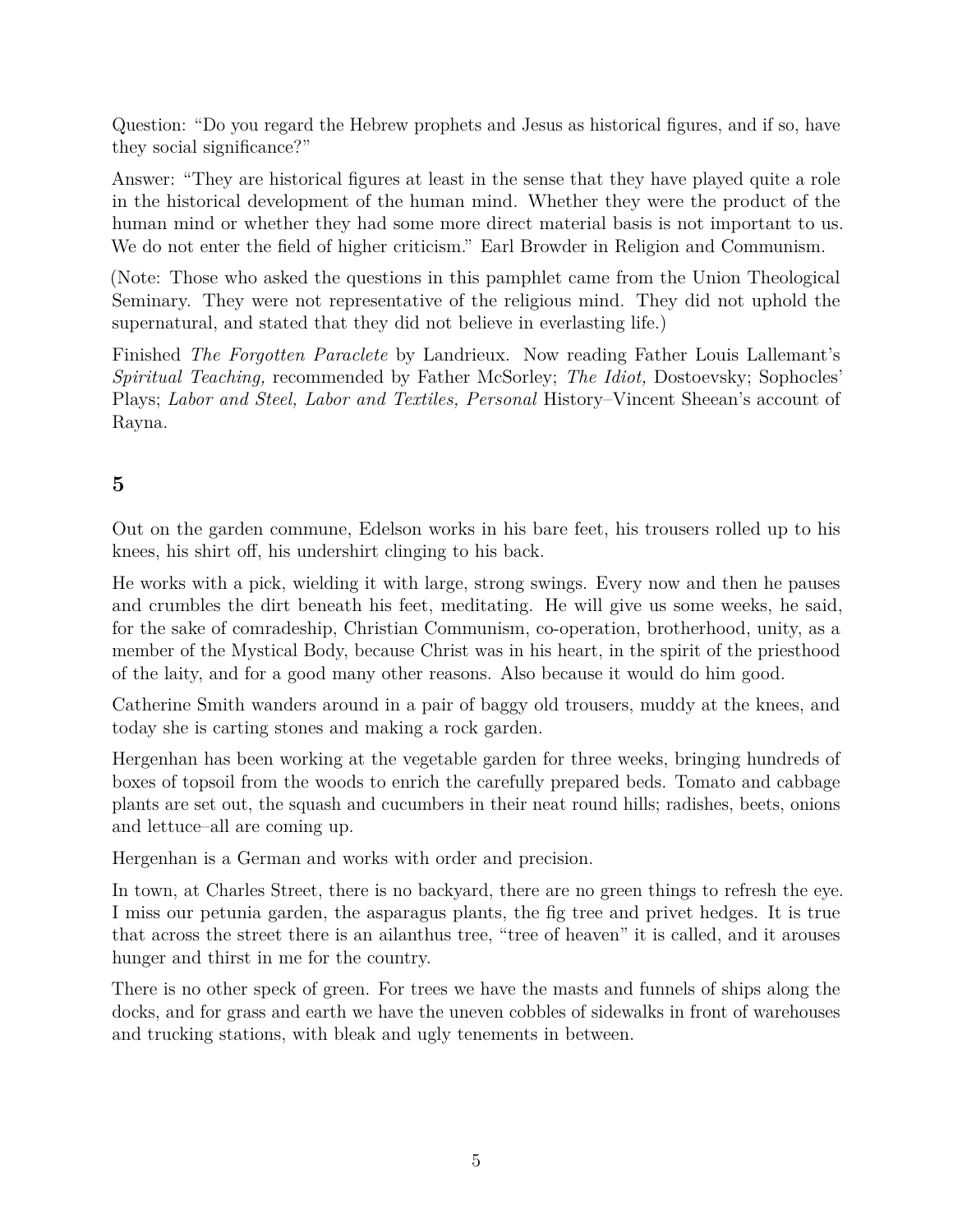#### Last winter Margaret became ill with arthritis and had to go to the hospital where she spent two or three months. We could not take care of the baby ourselves so it is now boarded out with another little girl of Margaret's. Now that Margaret is better she has come down to the country for a rest in the sun. She has taken to writing in order to express her happiness at being up and around once more. She writes at least a page a day, and the following is an excerpt from a month's writing:

"I dressed quickly, had my breakfast and went to the beach. I saw fish swimming as the tide was going out. I ran in with my clothes and caught one and then six more. I could not see any more. I went to the house and I looked at the calendar and it said it was a fast day, so we all had fish.

"The next day I put on a bathing suit and caught eight more fish. We all ate it and it tasted very good only it had too many bones. Bill and Rufus are digging, cutting grass and planting some kind of a climbing vine. Edelson was chopping trees and helping Hergenhan with a grape arbor. In the evening we played the piano, everyone was singing and happy.

"Tonight is Monday night. Hergenhan is watering the garden. He was half finished and it started in to rain. God saw that the garden was in need of a good watering, so he helped Hergenhan with our Catholic Workers' vegetable garden.

"All of us sat on the front porch. Teresa and I love to watch the rain fall. Then Rufus said let's put on our bathing suits and go for a walk. It was fun, rain pouring down on our heads and faces. Flashes of lightning showed us the way to the beach.

"Teresa, Bill and Rufus ran up and down on the sand trying to catch the lightning. None of us were afraid. We walked up the country road stumping our toes, Rufus stepped on a frog,–poor frog–and said, let us take it up to the house and put it in Edelson's bed. He will meditate on him. Rufus let the little frog go. We came in soaking wet. It sure was fun walking in the rain, thunder and lightning. If you have God in your heart He will protect you from all danger."

#### **7**

A day so wet and heavy that one can scarcely breathe. No sun, but the air felt hot as a blanket, hanging close over the city, and people walked around languidly, scarcely able to move with the oppression that was on them.

Down to the Houston Street Home Relief Bureau with some friends who are on Home Relief and who are registering for work relief, and there marveled at the two policemen and five husky young men hanging around the entrance. jobholders they are, sneering at those who come for help. "A strong-arm squad," a member of the Workers' Alliance told us, "to keep delegations out of the Bureau. We were down last week, presenting a petition, and I got a black eye as a result. We come to ask for jobs and all we get is kicks and curses."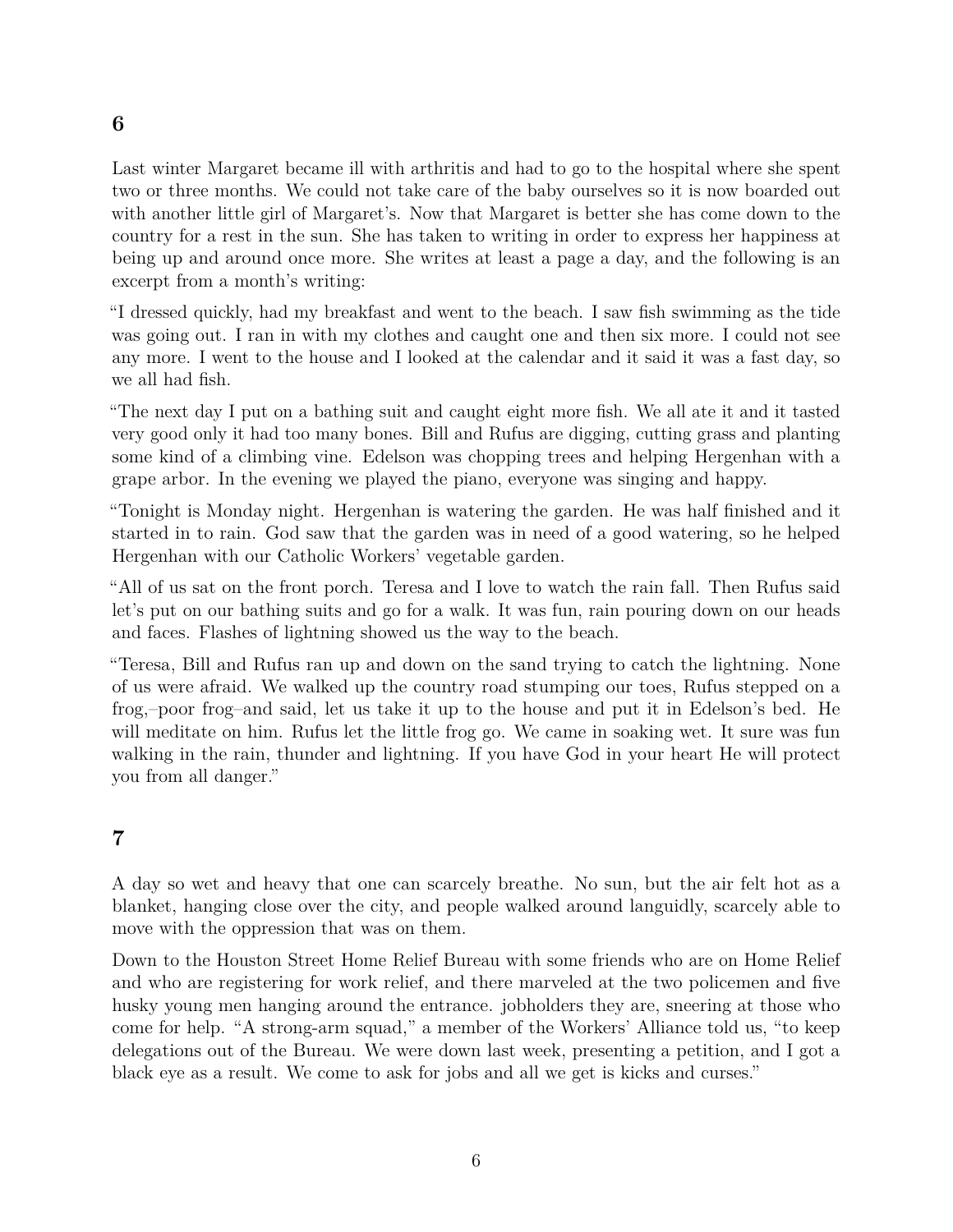A woman with a baby in her arms, probably not more than a few weeks old, came to ask why her rent had not been paid. She was refused admittance and told to leave her baby at home next time, with her husband, perhaps.

She did not speak English very well, but she made the strong-arm squad understand that "she had no husband."

"And where did the baby come from?" they jeered as she was forced to leave.

## **8**

Down to Staten Island in the afternoon to see how the family there were getting along. Bernard and Rudy, two little Negro boys, six and eight, from the Harlem classes, and a former Jewish rabbi, homeless because of his conversion, are our latest guests there.

There was time for a swim before supper and the water was oily calm, with the sky hanging so low over it that you could almost reach up and touch it with your hands. We all crouched in the water, digging for small hardshell clams with our hands, and found a dozen. Teresa was best at it.

After supper the atmosphere was a little brighter, with the rays of the sun stealing out from under the heavy curtain of clouds and just a suggestion of freshness in the air. So the children and Stanley and I went for a walk, arriving back in the dusk, the children stumbling not only with fatigue but because they insisted on walking with their faces uplifted to the moon.

Another morning, hot and heavy, and with the first rays of the sun the cicadas began their triumphant song. Teresa. woke me to tell me they were the first of the year and it was pleasant to lie there in bed and listen to the loud crescendo rising to a climax and dying out again drowsily.

The children played out under the apple trees after breakfast, waiting for the grownups to be ready for a swim while the tide was high.

Mid-week as it was, the beach was deserted and it was refreshing to swim out into the calm bay and then float, bathed in sea, sky and sun, and silence too, save for the happy calls of the children as they played with the little waves that foamed up on the beach.

The garden progresses, and for the last few days, with the heavy rains, there had been no need to water it. We are beginning to study sprays and the labels which proclaim their efficacy for aphids, thrips and leaf hoppers, Mexican bean beetles, black fly, soft scale and midge. We have been eating lettuce, onions, radishes and a few string beans and soon the tomatoes will be ready. One of the best smells in the world is the smell of tomato plants, or perhaps the wet earth after a rain, or honeysuckle, or privet hedge in blossom. The world is full of good smells down here after the heavy smells of the city and crowded humans. Even the poison ivy we have discovered has a delicious odor when it is blossoming. So there is one good contribution from that venomous weed which has caused two of our workers to swell and bum and itch\*\*\*\*through sleepless nights.

The only trouble with the garden commune is that one cannot be there all the time. There are a dozen permanent residents and all the rest go and come to fulfill their duties in town as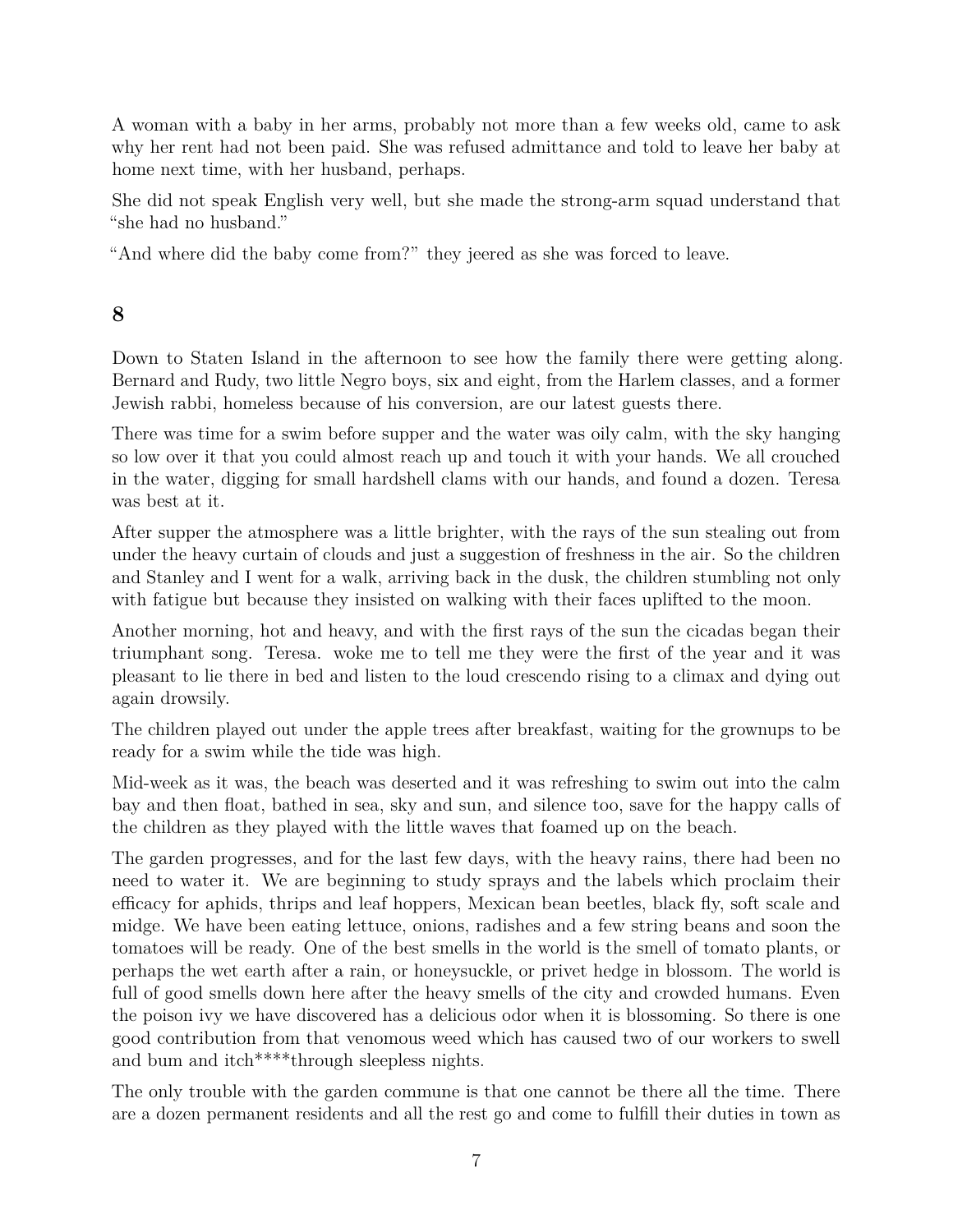well as out. And it is always such a wrench to put on shoes and stockings and toil the hot long mile to the station and take the train into the city.

Bernard has just come in with another bouquet for his mother. The two children pick daily bouquets which are gathered with loving care and then forgotten: wild carrot, wild onion, bay leaves, sassafras twigs, buttercups and daisies, Queen Anne's lace, clovers and the persisting honeysuckle.

From the open window by my side as I write, the smell of new cut grass is coming in from the field by the side of the house where Stanley is cutting. He has left the city streets and his apostolate of paper selling, has Stanley, and has become the guardian of the two small colored boys for a week.

Today five little colored girls came down: Dorothy and Hattie, Louise, Bernice and Elinor. They, too, are Harlem children, and they don't need anyone to watch them, they said, because Dorothy is twelve and quite used to being guardian to three or four younger than herself.

The work in town calls, and one must go back and face\*\*\*\*evictions, court cases, hospital patients to visit, callers to see at the office and folders of letters which must be answered.

#### **9**

Christ told Peter to put aside his nets and follow Him. He told the rich young man to sell what he had and give to the poor and follow Him. He said that those who lost their lives for His sake should find them. He told people to take no thought for the morrow. He told His followers that if anyone begged for their coats to give up their cloaks too. He spoke of feeding the poor, sheltering the homeless, of visiting those in prison and the sick and also of instructing the ignorant. He said: "Inasmuch as ye have done it unto the least of these, ye have done it unto Me." He said: "Be ye therefore perfect as your heavenly Father is perfect."

But the usual comment is: "You must distinguish between counsel and precept. You forget that He said also: 'All men take not this word, but they to whom it is given.' 'He that can take it, let him take it."'

Paul Claudel said that young people have a hunger for the heroic, and too long they have been told, "Be moderate, be prudent."

Too long have we had moderation and prudence. Today is a time of crisis and struggle. Within our generation, Russia has rejected Christianity, Germany has rejected it, Mexico fights to exterminate it, in Spain there has been a war against religion, in Italy Fascism has exalted the idea of the state and, rejecting the Kingship of Christ, has now a perverted idea of authority.

In this present situation when people are starving to death because there is an overabundance of food, when religion is being warred upon throughout the world, our Catholic young people still come from schools and colleges and talk about looking for security, a weekly wage.

They ignore the counsels of the Gospels as though they had never heard of them, and those who are troubled in conscience regarding them speak of them as being impractical.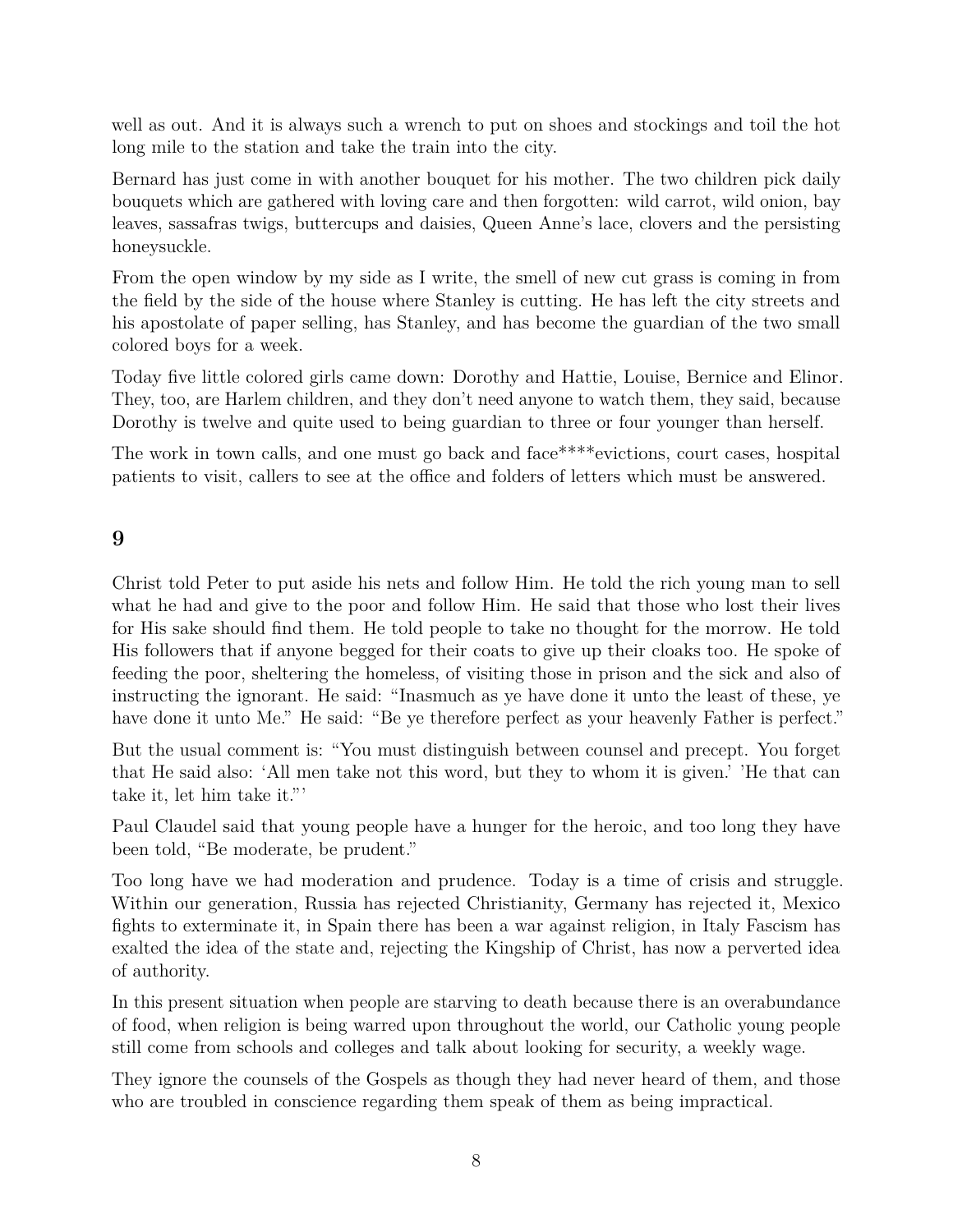Why they think a weekly wage is going to give them security is a mystery. Do they have security on any job nowadays? If they try to save, the bank fails; if they invest their money, the bottom of the market drops out. If they trust to worldly practicality, in other words, they are out of luck.

If they sell their labor (see Peter Maurin's essays) they are prostituting the talents God gave them. College girls who work at Macy's–is this what their expensive training was for? boys who go into business looking for profits–is this what their Catholic principles taught them?–are hovering on the brink of a precipice. They have no security and they know it. The only security comes in the following of the precepts and counsels of the Gospels.

If each unemployed nurse went to her pastor and got a list of the sick and gave up the idea of working for wages and gave her services to the poor of the parish, is there not security in the trust that God will provide?

This is but one instance of using the talents and abilities that God has given to each one of us.

What right has anyone of us to have security when God's poor are suffering? What right have I to sleep in a comfortable bed when so many are sleeping in the shadows of buildings here in this neighborhood of *The Catholic Worker* office? What right have we to food when many are hungry, or to liberty when the Scottsboro boys and so many labor organizers are in jail?

St. Thomas says: "The counsels of perfection are, considered in themselves, expedient for everybody," and he adds charitably, "but owing to the varying dispositions of people there are some for whom they are not expedient because their inclinations do not tend in that direction."

But to those in whose minds these questions are stirring, there are those words directed:

"Today if you shall hear My voice, harden not your hearts.

"This is the true fraternity, which overcame the crimes of the world; it followed Christ, attaining the noble kingdom of Heaven."–From the Gradual for July 9th.

# **10**

There were six of us at Mass this morning and the morning was cool, with a haze coming up from the river. Around on Washington Street, under the New York Central tracks, there is grass growing and there are crickets in that grass. A window box on the fire escape of a tenement is lush with balsam and petunia.

The sun sparkles on the river and the boats plough joyously through the choppy water. These are the things that make thanksgiving easy to continue during the day.

Every good impulse, every noble deed we perform is of God, Christ in us. At the very same time there is an evil, complacent nagging going on, trying to discourage us, trying to impugn our motives, trying to spoil everything of good we do. This complacency, self-satisfaction, is to be scorned and silenced. It shows pride even to be surprised and grieved at the baseness, like sediment, at the bottom of every good deed. As long as we live there will be a war,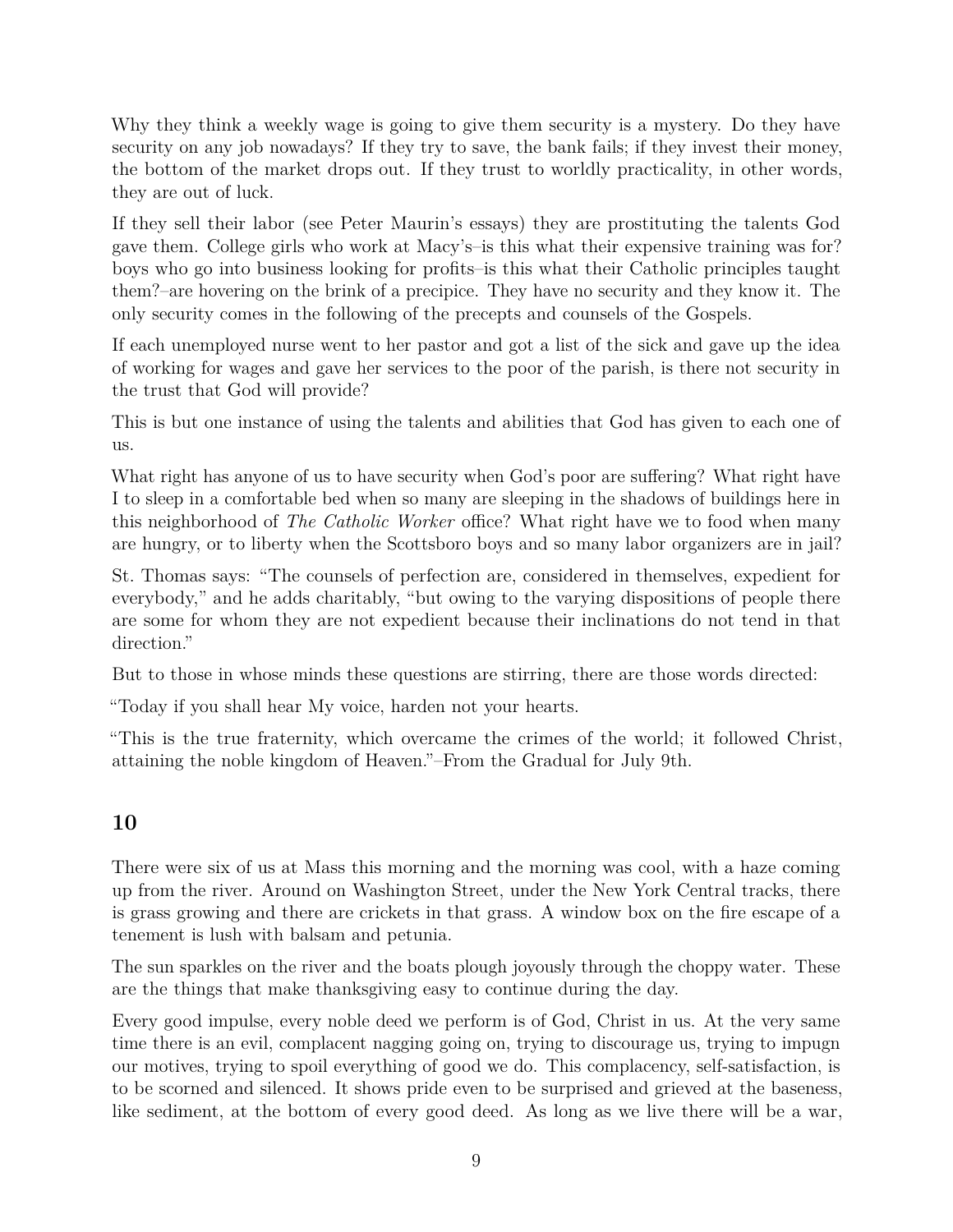a conflict between nature and grace, nature again and again getting the upper hand for the moment, only to be put down rigidly. If we have faith and hope, it is impossible to be discouraged.

"You never enjoy the world aright till the sea itself floweth in your veins, till you are clothed with the heavens and crowned with the stars; and perceive yourself to be sole heir of the whole world and more so because men are in it who are everyone sole heirs as well as you. Till you can sing and rejoice and delight in God, as misers do in gold, and kings in scepters you never can enjoy the world."–From The Meditation of Traherne.

"Many will never arrive at a high perfection, because they do not hope sufficiently. We must have a strong and solid hope, grounded on the mercy and infinite goodness of God, and on the infinite merits of Jesus Christ."–Lallemant.

"Thou, O Lord, singularly hast settled me in hope." –Ps. IV, 10.

"Grace is sometimes compared to a fountain of living water, and again to a glowing fire . . . . Divine grace, like water, purifies, refreshes, vivifies  $\dots$ . What the soul does for the body, grace does for the soul." From *The Forgotten Paraclete* by Msgr. J. R. Maurice Landrieux.

"To him that thirsteth, I will give of the water of life freely."

Voluntary poverty–penance: "No efforts or expenses seem too great to purchase our escape from the afflictions which God sends us; and yet they are even more beneficial and more meritorious than voluntary penances. For God knows better than we in what regards and by what means our soul has need of being purified and regenerated. Besides, labours and penances which are taken on voluntarily and by choice leave still open, good as they are, a free field for self-love. But those which come upon us unexpectedly and undesired, even if we endure them with patience or with joy, seem always impositions, not the growth of our own will and desire; and therefore they exclude pride, self-love and vanity."–St. Angela of Foligna.

Prayer: "If recollection seems difficult, at least accustom yourself to pronounce with your lips words which relate to the Passion; the habit of the lips easily becomes a habit of the heart, and within the cold heart the fire will gradually become warmer."–St. Angela of Foligna.

"O Lord, take away my heart of stone and give me a heart of flesh."

"O God, I believe. Help Thou my unbelief."

"Lord, Thou knowest that I love Thee." . . . "To whom shall we go? Thou hast the words of Eternal Life."

I went back into town last Monday to find L. on hunger strike because of D.'s and J.'s tormenting. They were the workers and he was the scholar and he was not earning his salt, according to them. He nagged back, and between them life was miserable. I induced J. to take a vow of holy silence for a while, and persuaded L. not to be childish and to reconcile himself to criticism.

Transition periods are always trying. The struggle to make the scholars work and the workers study, I was thinking as I washed dishes and dish towels, and C. and D. sat upstairs reading and doing nice clean clerical work. The boys, D. and E., were cleaning beds, moving furniture, etc., and it was hard to get others to help.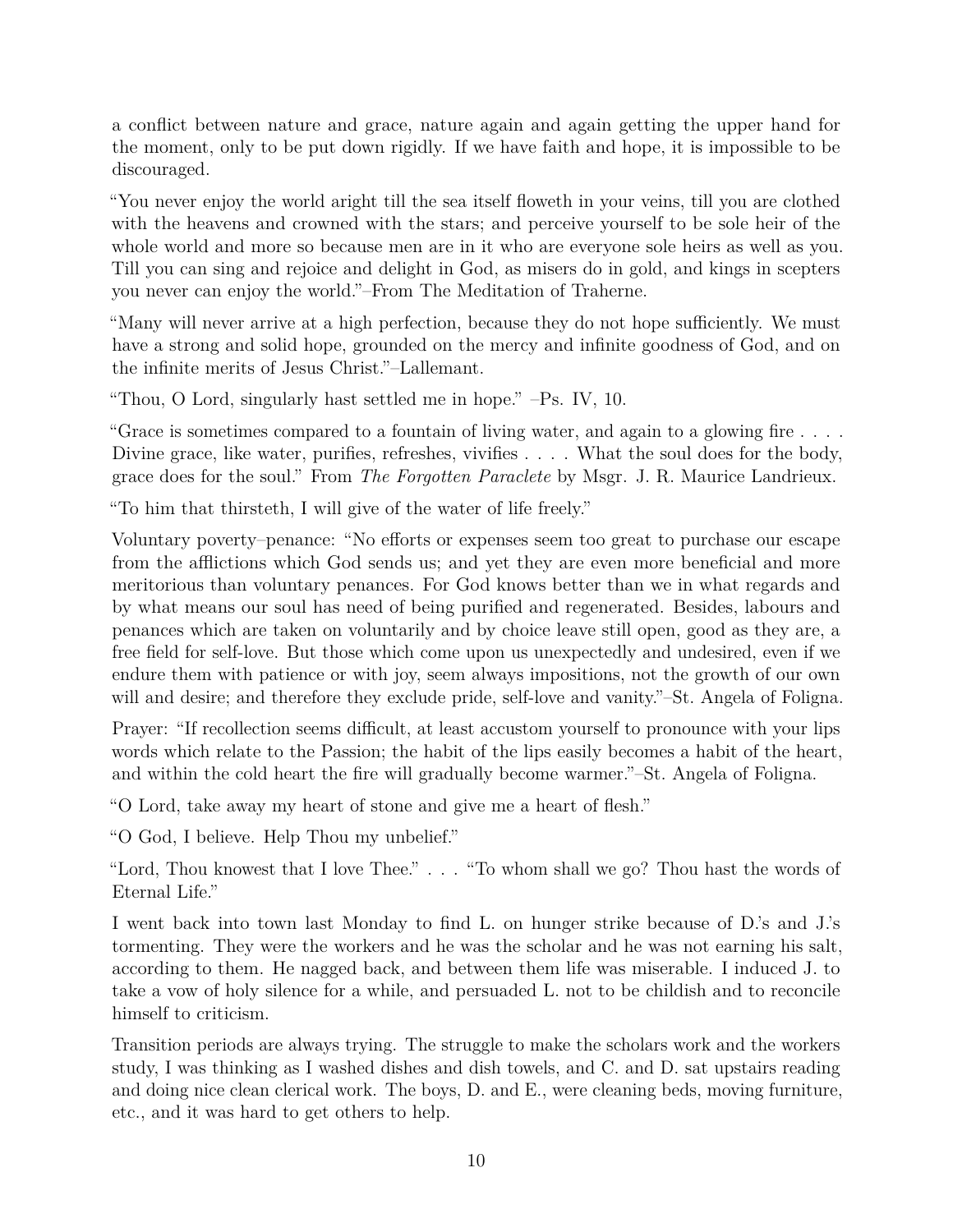The workers try to become white-collar workers and abandon working with their hands, and the scholars spend their time in work and have no time to study except by grabbing it. So much time must be given to the physical details of life,–cleaning beds, kitchens, garbage cans, toilets. It is endless, and it seems to take such a large proportion of time. The majority of people have no machines–dishwashers, cleaners, tractors. Most of the physical work of our existence still has to be done with the hands.

## **12**

A breathing spell in the country: A. is fixing up the tomato vines. The boys are out picking huckleberries and are going to make pie. It is very hot again and there is a sleepy sound of crickets. In spite of the eight children, the house is quiet–peaceful after the furore of town. This morning I spent hours trying to trace B., calling police, hospitals, his friends. Too many of these latter said, "He is not my responsibility. What can I do?" We have few friends in this world.

I went to the Foundling to visit Barbara. Human distress and misery everywhere.

A social worker from Canada says that here Catholic charity is too bound up with the state, and legislation is for the individual rather than for the family, which is the true unit of society. She said too that the State Welfare Department was going to look into the matter of so many children so easily committed and so little effort to keep the family together.

They are doing it because of the expense involved, not the principle.

We had a letter this morning from the man who gave us the use of the store in Harlem. He is not in accord with our principles in regard to war, so he will not help *The Catholic Worker* any longer. Also, will we please move at once? The eighteen who frequent the center will be heartbroken.

Rumors go the rounds. Rumors that we are Communists, that I am, but not the rest, that I am arrested, or about to be. The Civil Liberties Union called up yesterday to ask if they could defend me.

A campaign against our little brothers, the bedbugs. Sulphur candles, black flag, kerosene. Some overstuffed furniture had to be discarded. Such warm, comfortable furniture too. The little boys on the street had it torn to pieces in no time and the streets well littered. The cleaning department objects. We miss our disorderly East side where the kids make bonfires of the trash as it is set out. Our West side street cleaners say we can have bonfires in winter, but not in summer.

Last night the Liturgical group of Campions sang Vespers and Compline. They sang and sang and could not stop. The truckmen in the garage at the back of the house, the police in the station house across the street, were overwhelmed with plain chant.

Tina, our Trotskyite friend, came in to say that "yodeling is an indispensable part of every movement." Out in the Middle West and in the South the strikers sang hymns as they picketed their factories. Even while they were being clubbed, the Communists last month up in front of the 47th Street station house sang Communist songs.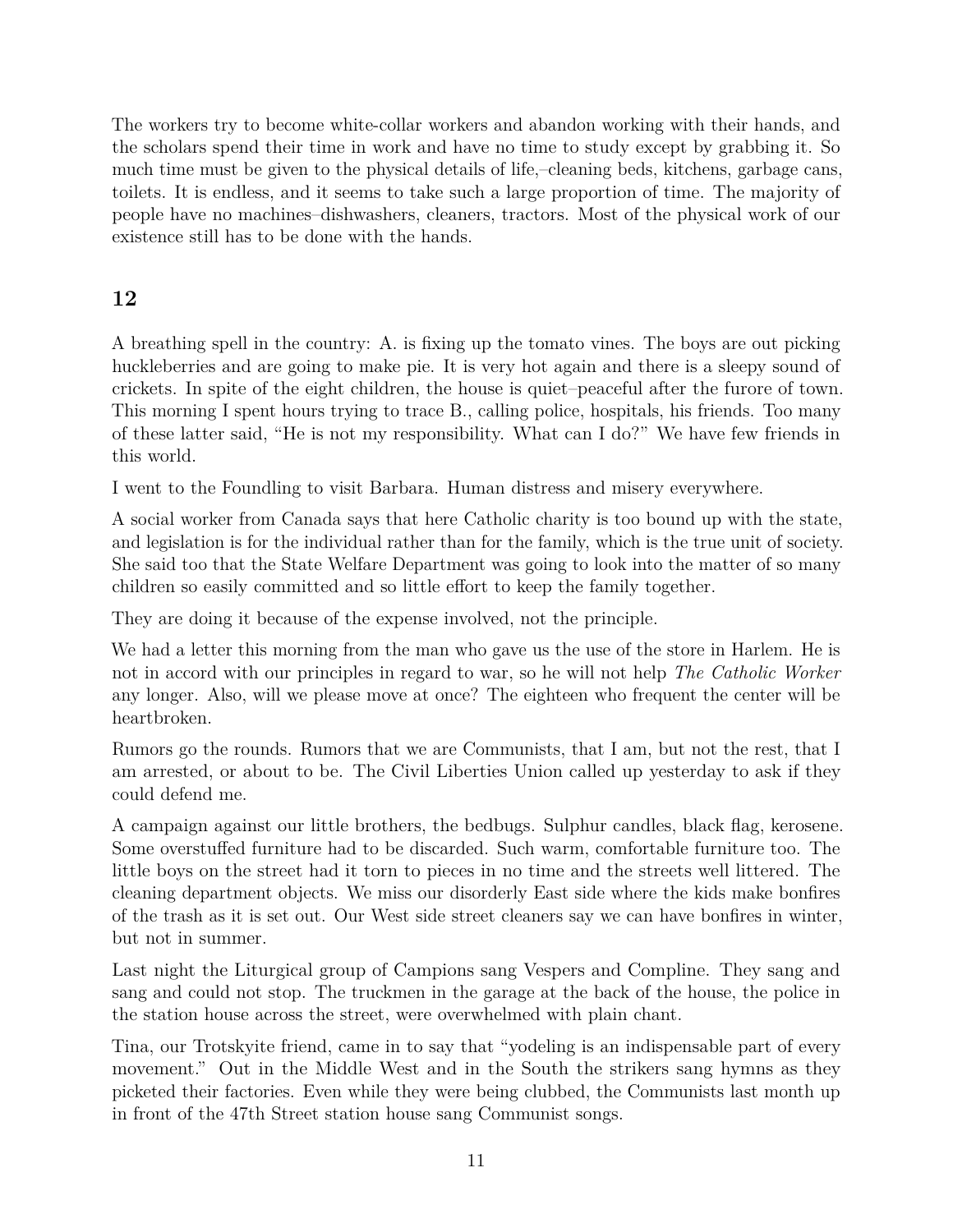It is good to see Gregorian a part of the Catholic Worker movement.

## **13**

Rain all day long and everything damp. The woodwork in the house is sweating. Mass at eight. Drunken Michael McCarthy to breakfast with two black eyes. Read aloud to him St. Teresa's vision of hell. B., very well since his re-appearance, not so well today. Perhaps it's the weather. Margaret is better. Children came in for games and cocoa. We are picketing St. Joseph: Stanley, Francis, me, Dan, Bill, Jim, Charlie, Mr. Hunton, Ann, so far have spent four hours.

Reading St. Teresa's *Foundations* last night gave me much courage to proceed. If our surroundings are cold, desolate and dirty with the dirt of poverty which is so hard to combat, it is the more suited to us. Our debts are now one thousand five hundred and thirty dollars. We are most completely dependent on God.

I am glad it is September and the summer is drawing to a close. I think March and August hard months to get through, winter and summer doldrums. We have never been so badly off as now. And I am beginning to feel better and better, praise God.

We can smell September, and Margaret is beginning to count the blankets. Jim is down at the fish market where there is a good Catholic whose abundance supplies our want. Bill had been to the vegetable market where he got potatoes. There will be chowder tonight. There is no money in the house, but there will be dinner, that is if the gas company does not shut off the gas for non-payment for the past two months. Too bad there isn't an onion to put in the stew.

Jim has come in with the fish in a black market bag. The friend was not there, but he got twenty pounds for fifty cents, and the man trusted him for the fifty cents. As he walks around the office displaying his catch, our black cat, Social Justice, follows him around interestedly. She has five little kittens downstairs and she is as interested as we are in the matter of meals. The kittens are satin, blue plush and brindle, Teresa says, and she wishes there were some calico ones, which means the yellow-tawny kind.

Francis comes up with the charge book for the cooperative store, and says we need bread and soap powder and scouring powder. But we remind him we ought not to charge any more with the bill already up to almost a hundred dollars. It's a job to be clean and poor at the same time. As for bread, someone will bring in some money from selling papers to buy bread.

Out in the country they are doing very well with the garden and a Catholic grocer who trusts us and trusts God. The bill out there is seventy-five dollars too, but we've put it under the statue of St. Joseph. There are plenty of tomatoes, cabbages, cucumbers and string beans, and we've even had sweet corn at half a dozen meals. There are clams in the bay, and we are on meat strike. And as for keeping clean–the difficulty there is getting into the bath tub, which is always full of baby eels and killies, the children's pets. One can bathe in the bay, after all.

This started out to be a financial account but the fresh breeze coming in from the North River and the smell of fish arising from the kitchen reminds one of the country.